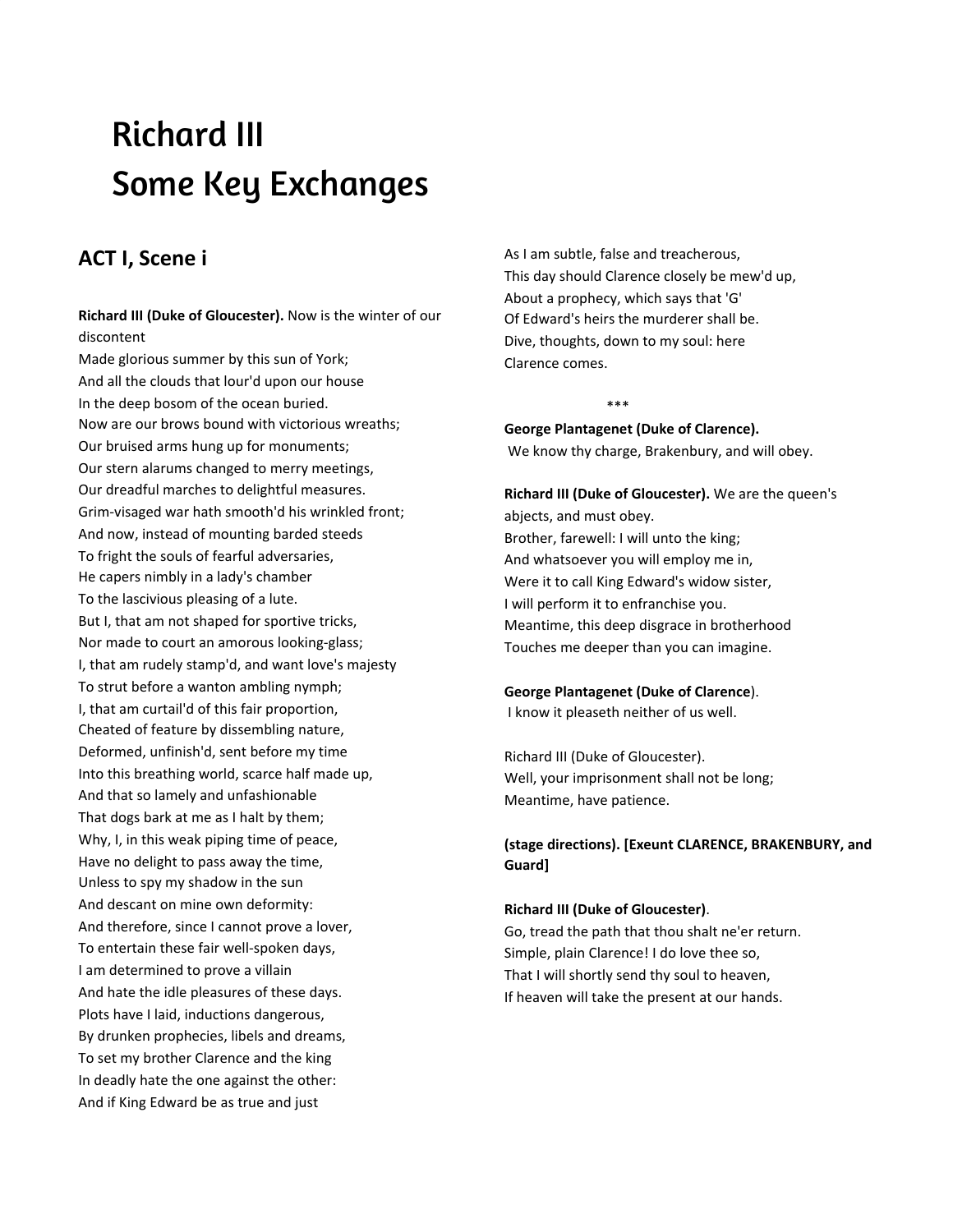# **Richard receives word that his brother King Edward is deathly ill.**

### **Richard III (Duke of Gloucester).**

Go you before, and I will follow you. [Exit HASTINGS] He cannot live, I hope; and must not die Till George be pack'd with post-horse up to heaven. I'll in, to urge his hatred more to Clarence, With lies well steel'd with weighty arguments; And, if I fall not in my deep intent, Clarence hath not another day to live: Which done, God take King Edward to his mercy, And leave the world for me to bustle in! For then I'll marry Warwick's youngest daughter. What though I kill'd her husband and her father? The readiest way to make the wench amends Is to become her husband and her father: The which will I; not all so much for love As for another secret close intent, By marrying her which I must reach unto. But yet I run before my horse to market: Clarence still breathes; Edward still lives and reigns: When they are gone, then must I count my gains.

### **ACT I, Scene ii**

**Richard stops the funeral procession to try to win and woo Lady Anne and convince her to marry him immediately, even after he has killed her husband and helped her father-in-law be killed. In perhaps the greatest series of insults Lady Anne fights back.**

**Gentleman**. My lord, stand back, and let the coffin pass.

**Richard III (Duke of Gloucester)**. Unmanner'd dog! stand thou, when I command: Advance thy halbert higher than my breast, Or, by Saint Paul, I'll strike thee to my foot, And spurn upon thee, beggar, for thy boldness.

**Lady Anne.** What, do you tremble? are you all afraid? Alas, I blame you not; for you are mortal, And mortal eyes cannot endure the devil. Avaunt, thou dreadful minister of hell! Thou hadst but power over his mortal body, His soul thou canst not have; therefore be gone.

### **Richard III (Duke of Gloucester**).

Sweet saint, for charity, be not so curst.

**Lady Anne**. Foul devil, for God's sake, hence, and trouble us not; For thou hast made the happy earth thy hell, Fill'd it with cursing cries and deep exclaims. If thou delight to view thy heinous deeds, Behold this pattern of thy butcheries. O, gentlemen, see, see! dead Henry's wounds Open their congeal'd mouths and bleed afresh! Blush, Blush, thou lump of foul deformity; For 'tis thy presence that exhales this blood From cold and empty veins, where no blood dwells; Thy deed, inhuman and unnatural, Provokes this deluge most unnatural. O God, which this blood madest, revenge his death! O earth, which this blood drink'st revenge his death! Either heaven with lightning strike the murderer dead, Or earth, gape open wide and eat him quick, As thou dost swallow up this good king's blood

**Richard III (Duke of Gloucester).** Lady, you know no rules of charity,

Which renders good for bad, blessings for curses.

Which his hell-govern'd arm hath butchered!

**Lady Anne.** Villain, thou know'st no law of God nor man: No beast so fierce but knows some touch of pity.

**Richard III (Duke of Gloucester).** But I know none, and therefore am no beast.

**Lady Anne.** O wonderful, when devils tell the truth!

**Richard III (Duke of Gloucester)**. More wonderful, when angels are so angry. Vouchsafe, divine perfection of a woman, Of these supposed-evils, to give me leave, By circumstance, but to acquit myself.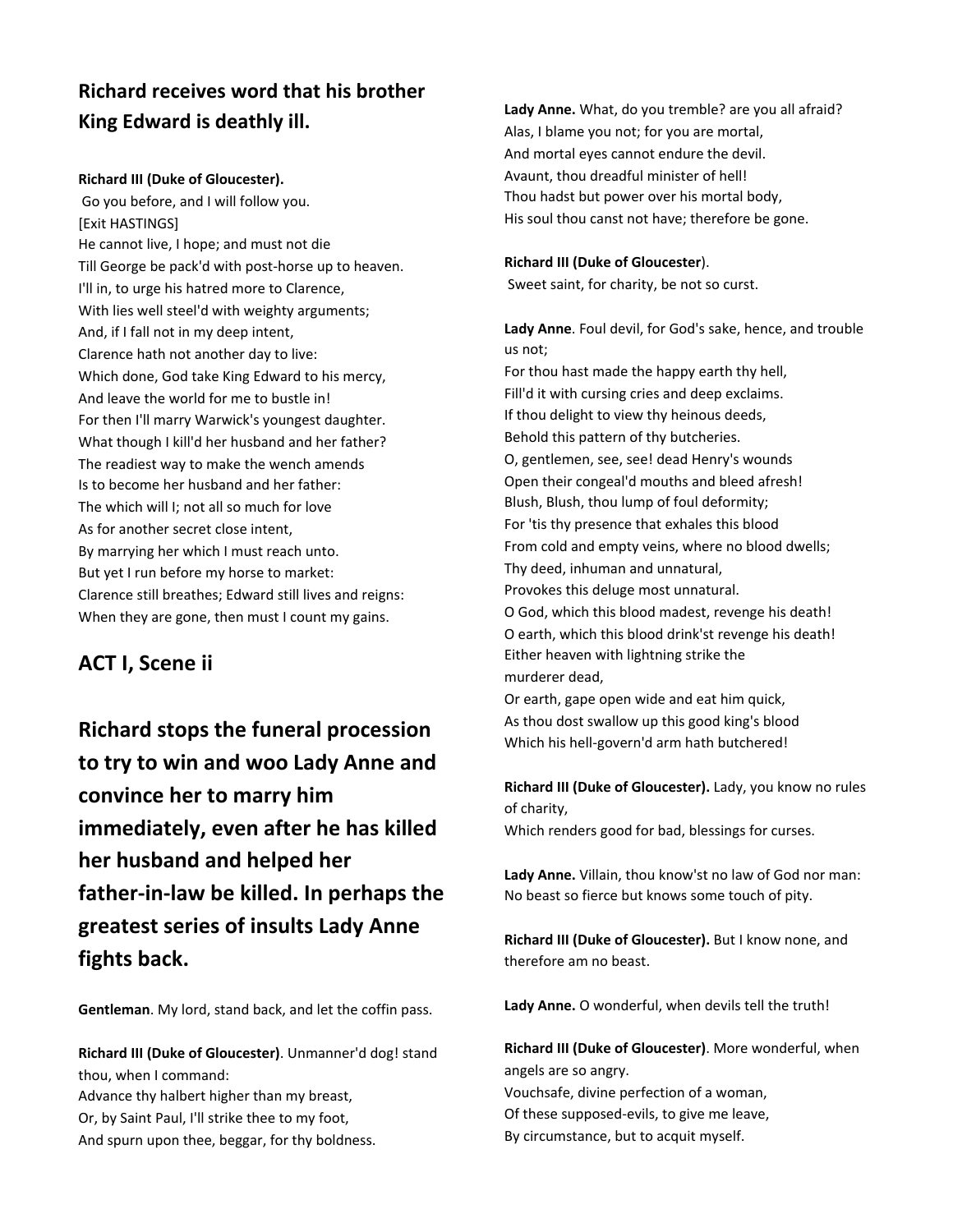**Lady Anne**. Vouchsafe, defused infection of a man, For these known evils, but to give me leave, By circumstance, to curse thy cursed self.

**Richard III (Duke of Gloucester).** Fairer than tongue can name thee, let me have Some patient leisure to excuse myself.

**Lady Anne.** Fouler than heart can think thee, thou canst make No excuse current, but to hang thyself.

**Richard III (Duke of Gloucester)**. By such despair, I should accuse myself.

**Lady Anne**. And, by despairing, shouldst thou stand excused; For doing worthy vengeance on thyself, Which didst unworthy slaughter upon others.

**Richard III (Duke of Gloucester)**. Say that I slew them not?

**Lady Anne.** Why, then they are not dead: But dead they are, and devilish slave, by thee.

**Richard III (Duke of Gloucester).** I did not kill your husband.

**Lady Anne.** Why, then he is alive.

**Richard III (Duke of Gloucester)**. Nay, he is dead; and slain by Edward's hand.

**Lady Anne.** In thy foul throat thou liest: Queen Margaret saw

Thy murderous falchion smoking in his blood; The which thou once didst bend against her breast, But that thy brothers beat aside the point.

**Richard III (Duke of Gloucester).** I was provoked by her slanderous tongue, which laid their guilt upon my guiltless shoulders.

**Lady Anne.** Thou wast provoked by thy bloody mind. Which never dreamt on aught but butcheries: Didst thou not kill this king?

**Richard III (Duke of Gloucester)**. I grant ye.

**Lady Anne.** Dost grant me, hedgehog? then, God grant me too Thou mayst be damned for that wicked deed! O, he was gentle, mild, and virtuous!

**Richard III (Duke of Gloucester)**. The fitter for the King of heaven, that hath him.

**Lady Anne.** He is in heaven, where thou shalt never come.

**Richard III (Duke of Gloucester).** Let him thank me, that holp to send him thither; For he was fitter for that place than earth.

**Lady Anne.** And thou unfit for any place but hell.

Richard III (Duke of Gloucester). Yes, one place else, if you will hear me name it.

**Lady Anne.** Some dungeon.

**Richard III (Duke of Gloucester)**. Your bed-chamber.

**Lady Anne.** I'll rest betide the chamber where thou liest!

**Richard III (Duke of Gloucester**). So will it, madam till I lie with you.

**Lady Anne.** I hope so.

**Richard III (Duke of Gloucester**). I know so. But, gentle Lady Anne, To leave this keen encounter of our wits, And fall somewhat into a slower method, Is not the causer of the timeless deaths Of these Plantagenets, Henry and Edward, As blameful as the executioner?

**Lady Anne**. Thou art the cause, and most accursed effect.

**Richard III (Duke of Gloucester)**. Your beauty was the cause of that effect; Your beauty: which did haunt me in my sleep To undertake the death of all the world, So I might live one hour in your sweet bosom.

**Lady Anne.** If I thought that, I tell thee, homicide, These nails should rend that beauty from my cheeks.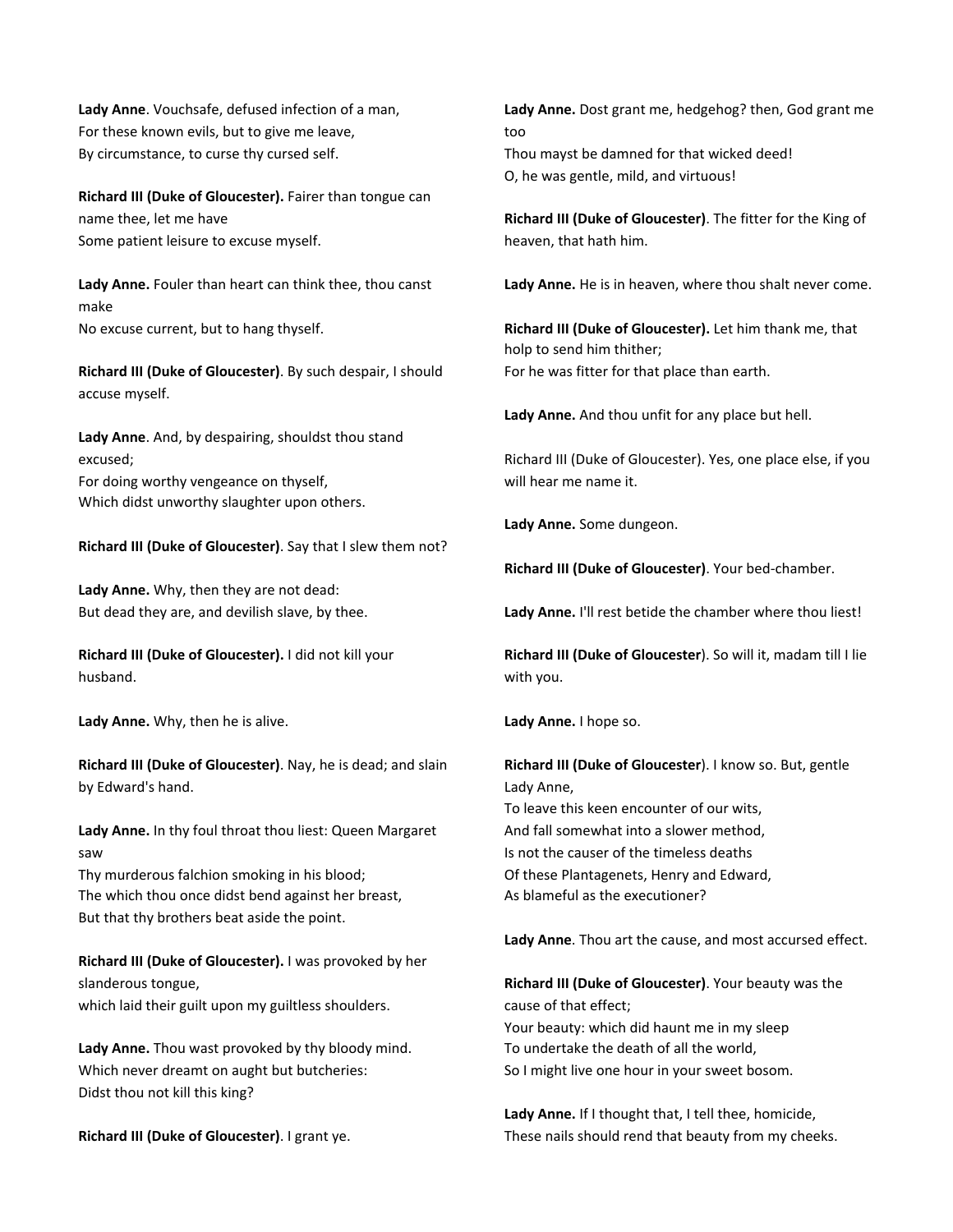**Richard III (Duke of Gloucester).** These eyes could never endure sweet beauty's wreck; You should not blemish it, if I stood by: As all the world is cheered by the sun, So I by that; it is my day, my life.

**Lady Anne.** Black night o'ershade thy day, and death thy life!

**Richard III (Duke of Gloucester).** Curse not thyself, fair creature thou art both.

**Lady Anne**. I would I were, to be revenged on thee.

**Richard III (Duke of Gloucester).** It is a quarrel most unnatural, To be revenged on him that loveth you.

**Lady Anne. I**t is a quarrel just and reasonable, To be revenged on him that slew my husband.

**Richard III (Duke of Gloucester)**. He that bereft thee, lady, of thy husband, Did it to help thee to a better husband.

**Lady Anne**. His better doth not breathe upon the earth.

**Richard III (Duke of Gloucester)**. He lives that loves thee better than he could.

**Lady Anne.** Name him.

**Richard III (Duke of Gloucester**). Plantagenet.

**Lady Anne.** Why, that was he.

**Richard III (Duke of Gloucester)**. The selfsame name, but one of better nature.

**Lady Anne. W**here is he?

**Richard III (Duke of Gloucester)**. Here. [She spitteth at him] Why dost thou spit at me?

**Lady Anne.** Would it were mortal poison, for thy sake!

**Richard III (Duke of Gloucester**). Never came poison from so sweet a place.

**Lady Anne.** Never hung poison on a fouler toad. Out of my sight! thou dost infect my eyes.

**Richard III (Duke of Gloucester**). Thine eyes, sweet lady, have infected mine.

**Lady Anne.** Would they were basilisks, to strike thee dead!

**Richard III (Duke of Gloucester).** I would they were, that I might die at once;

For now they kill me with a living death. Those eyes of thine from mine have drawn salt tears, Shamed their aspect with store of childish drops: These eyes that never shed remorseful tear, No, when my father York and Edward wept, To hear the piteous moan that Rutland made When black-faced Clifford shook his sword at him; Nor when thy warlike father, like a child, Told the sad story of my father's death, And twenty times made pause to sob and weep, That all the standers-by had wet their cheeks Like trees bedash'd with rain: in that sad time My manly eyes did scorn an humble tear; And what these sorrows could not thence exhale, Thy beauty hath, and made them blind with weeping. I never sued to friend nor enemy; My tongue could never learn sweet smoothing word; But now thy beauty is proposed my fee, My proud heart sues, and prompts my tongue to speak. [She looks scornfully at him] Teach not thy lips such scorn, for they were made For kissing, lady, not for such contempt. If thy revengeful heart cannot forgive, Lo, here I lend thee this sharp-pointed sword; Which if thou please to hide in this true bosom. And let the soul forth that adoreth thee, I lay it naked to the deadly stroke, And humbly beg the death upon my knee. [He lays his breast open: she offers at it with his sword] Nay, do not pause; for I did kill King Henry, But 'twas thy beauty that provoked me. Nay, now dispatch; 'twas I that stabb'd young Edward, But 'twas thy heavenly face that set me on. [Here she lets fall the sword] Take up the sword again, or take up me.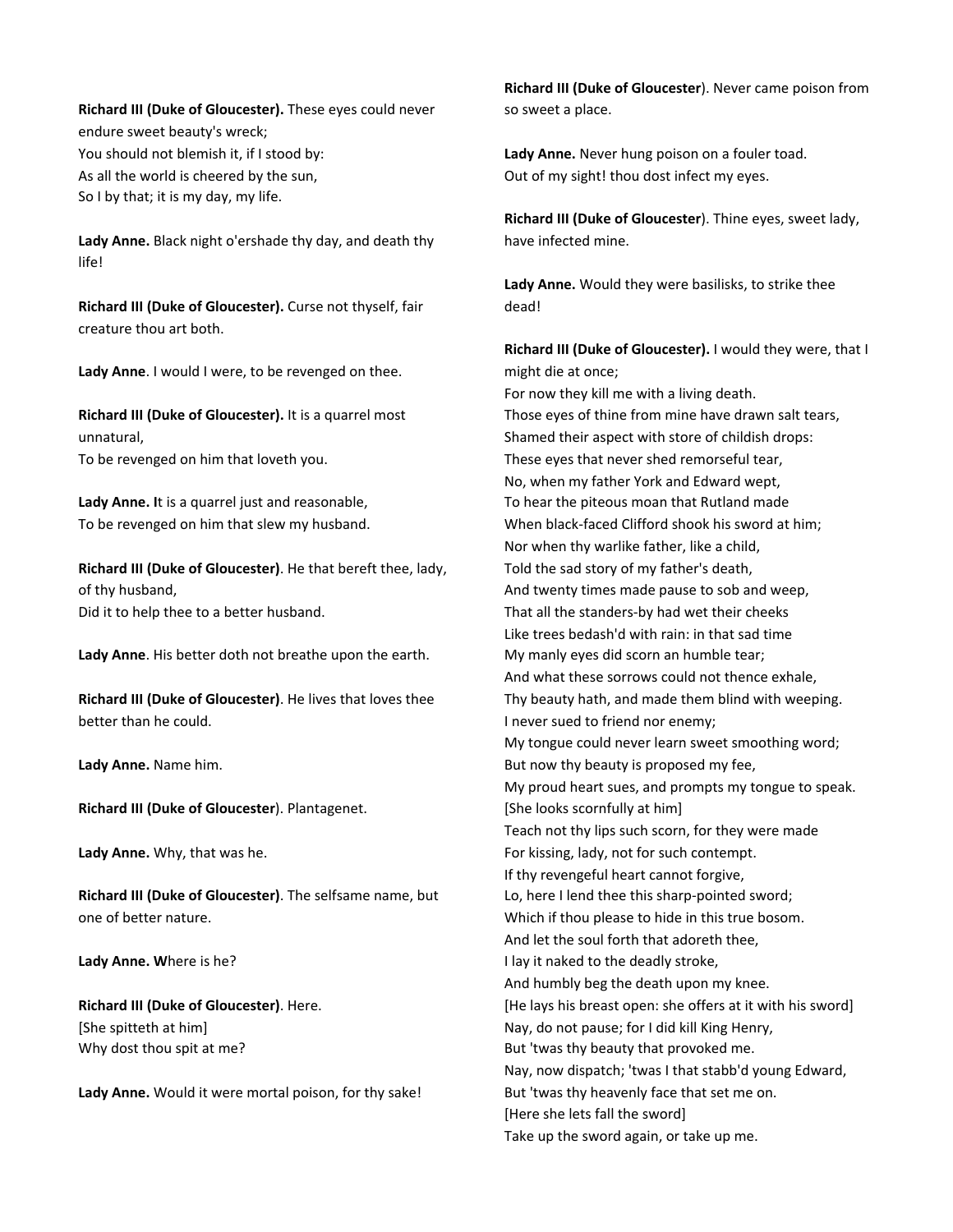**Lady Anne.** Arise, dissembler: though I wish thy death, I will not be the executioner.

**Richard III (Duke of Gloucester)**. Then bid me kill myself, and I will do it.

**Lady Anne.** I have already.

#### **Richard III (Duke of Gloucester**).

Tush, that was in thy rage: Speak it again, and, even with the word, That hand, which, for thy love, did kill thy love, Shall, for thy love, kill a far truer love; To both their deaths thou shalt be accessary.

**Lady Anne**. I would I knew thy heart.

**Richard III (Duke of Gloucester**). 'Tis figured in my tongue.

**Lady Anne.** I fear me both are false.

**Richard III (Duke of Gloucester**). Then never man was true.

**Lady Anne.** Well, well, put up your sword.

**Richard III (Duke of Gloucester)**. Say, then, my peace is made.

**Lady Anne.** That shall you know hereafter.

**Richard III (Duke of Gloucester**). But shall I live in hope?

**Lady Anne.** All men, I hope, live so.

**Richard III (Duke of Gloucester)**. Vouchsafe to wear this ring.

**Lady Anne.** To take is not to give.

#### **Richard III (Duke of Gloucester**).

Look, how this ring encompasseth finger. Even so thy breast encloseth my poor heart; Wear both of them, for both of them are thine. And if thy poor devoted suppliant may But beg one favour at thy gracious hand,

Thou dost confirm his happiness for ever.

**Lady Anne**. What is it?

**Richard III (Duke of Gloucester).** That it would please thee leave these sad designs To him that hath more cause to be a mourner, And presently repair to Crosby Place; Where, after I have solemnly interr'd At Chertsey monastery this noble king, And wet his grave with my repentant tears, I will with all expedient duty see you: For divers unknown reasons. I beseech you, Grant me this boon.

**Lady Anne**. With all my heart; and much it joys me too, To see you are become so penitent. Tressel and Berkeley, go along with me.

Richard III (Duke of Gloucester). Bid me farewell.

# **Having accomplished the impossible Richard is ecstatic!**

**Richard III (Duke of Gloucester)**. [Exeunt all but GLOUCESTER]

Was ever woman in this humour woo'd? Was ever woman in this humour won? I'll have her; but I will not keep her long. What! I, that kill'd her husband and his father, To take her in her heart's extremest hate, With curses in her mouth, tears in her eyes, The bleeding witness of her hatred by; Having God, her conscience, and these bars against me, And I nothing to back my suit at all, But the plain devil and dissembling looks, And yet to win her, all the world to nothing! Ha! Hath she forgot already that brave prince, Edward, her lord, whom I, some three months since, Stabb'd in my angry mood at Tewksbury? A sweeter and a lovelier gentleman, Framed in the prodigality of nature, Young, valiant, wise, and, no doubt, right royal, The spacious world cannot again afford And will she yet debase her eyes on me,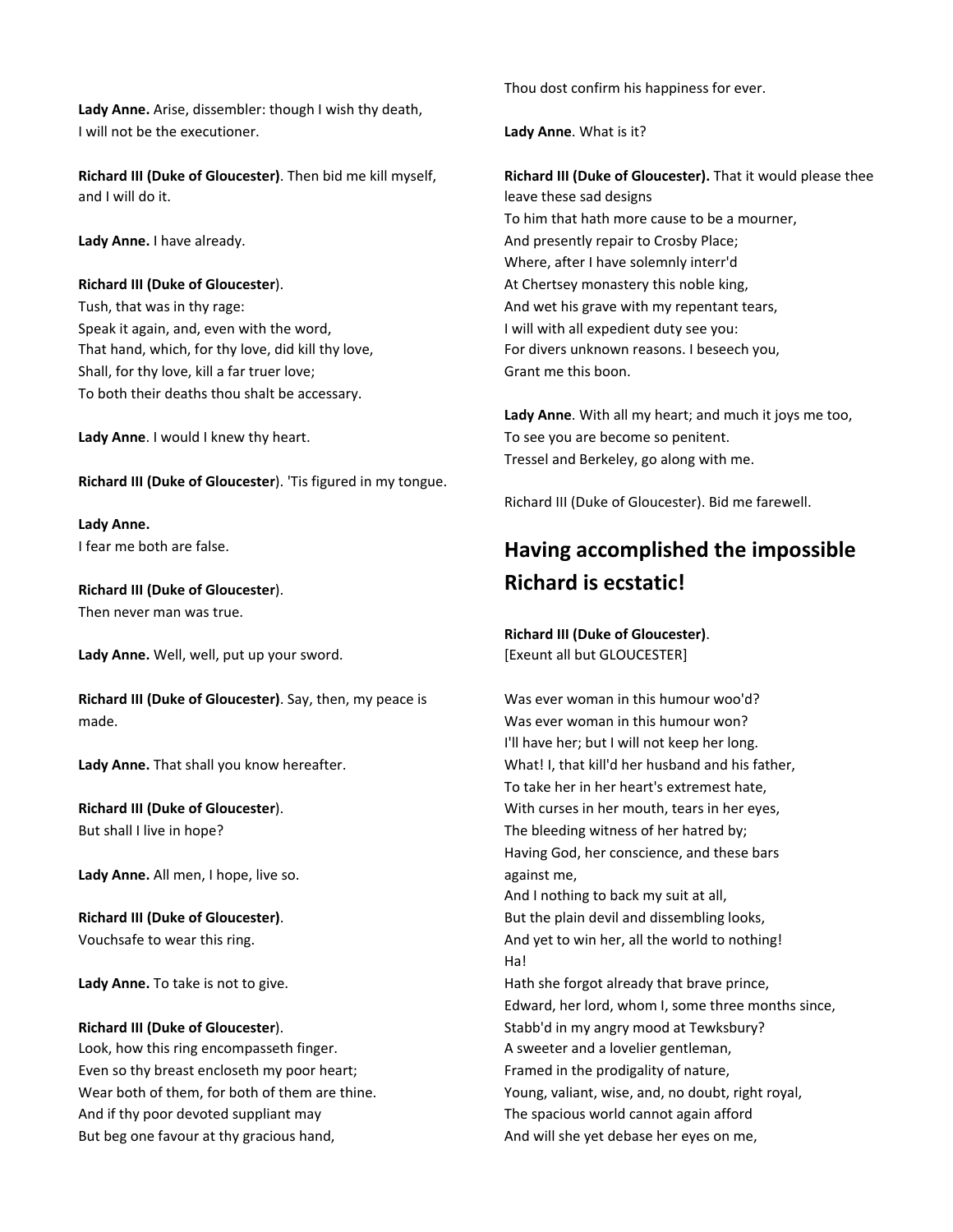That cropp'd the golden prime of this sweet prince, And made her widow to a woful bed? On me, whose all not equals Edward's moiety? On me, that halt and am unshapen thus? My dukedom to a beggarly denier, I do mistake my person all this while: Upon my life, she finds, although I cannot, Myself to be a marvellous proper man. I'll be at charges for a looking-glass, And entertain some score or two of tailors, To study fashions to adorn my body: Since I am crept in favour with myself, Will maintain it with some little cost. But first I'll turn yon fellow in his grave; And then return lamenting to my love. Shine out, fair sun, till I have bought a glass, That I may see my shadow as I pass.

# **ACT I, Scene iii**

### **Richard III (Duke of Gloucester).**

I do the wrong, and first begin to brawl. The secret mischiefs that I set abroach I lay unto the grievous charge of others. Clarence, whom I, indeed, have laid in darkness, I do beweep to many simple gulls Namely, to Hastings, Derby, Buckingham; And say it is the queen and her allies That stir the king against the duke my brother. Now, they believe it; and withal whet me To be revenged on Rivers, Vaughan, Grey: But then I sigh; and, with a piece of scripture, Tell them that God bids us do good for evil: And thus I clothe my naked villany With old odd ends stolen out of holy writ; And seem a saint, when most I play the devil. [Enter two Murderers] But, soft! here come my executioners. How now, my hardy, stout resolved mates! Are you now going to dispatch this deed**?**

### **ACT III, Scene v**

### **Richard trying to set himself up to look good to the citizens decides to smear his**

# **brother the king's good name, hoping the people will accept his fake piety.**

### **Richard III (Duke of Gloucester).**

Go, after, after, cousin Buckingham. The mayor towards Guildhall hies him in all post: There, at your meet'st advantage of the time, Infer the bastardy of Edward's children: Tell them how Edward put to death a citizen, Only for saying he would make his son Heir to the crown; meaning indeed his house, Which, by the sign thereof was termed so. Moreover, urge his hateful luxury And bestial appetite in change of lust; Which stretched to their servants, daughters, wives, Even where his lustful eye or savage heart, Without control, listed to make his prey. Nay, for a need, thus far come near my person: Tell them, when that my mother went with child Of that unsatiate Edward, noble York My princely father then had wars in France And, by just computation of the time, Found that the issue was not his begot; Which well appeared in his lineaments, Being nothing like the noble duke my father: But touch this sparingly, as 'twere far off, Because you know, my lord, my mother lives.

# **ACT IV, Scene ii**

# **Richard seeks to secure his throne by killing his wife Lady Anne and marrying his brother's George's wife.**

**Sir William Catesby.** My lord?

**Richard III (Duke of Gloucester)**. Rumour it abroad That Anne, my wife, is sick and like to die: I will take order for her keeping close. Inquire me out some mean-born gentleman, Whom I will marry straight to Clarence' daughter: The boy is foolish, and I fear not him. Look, how thou dream'st! I say again, give out That Anne my wife is sick and like to die: About it; for it stands me much upon, To stop all hopes whose growth may damage me.